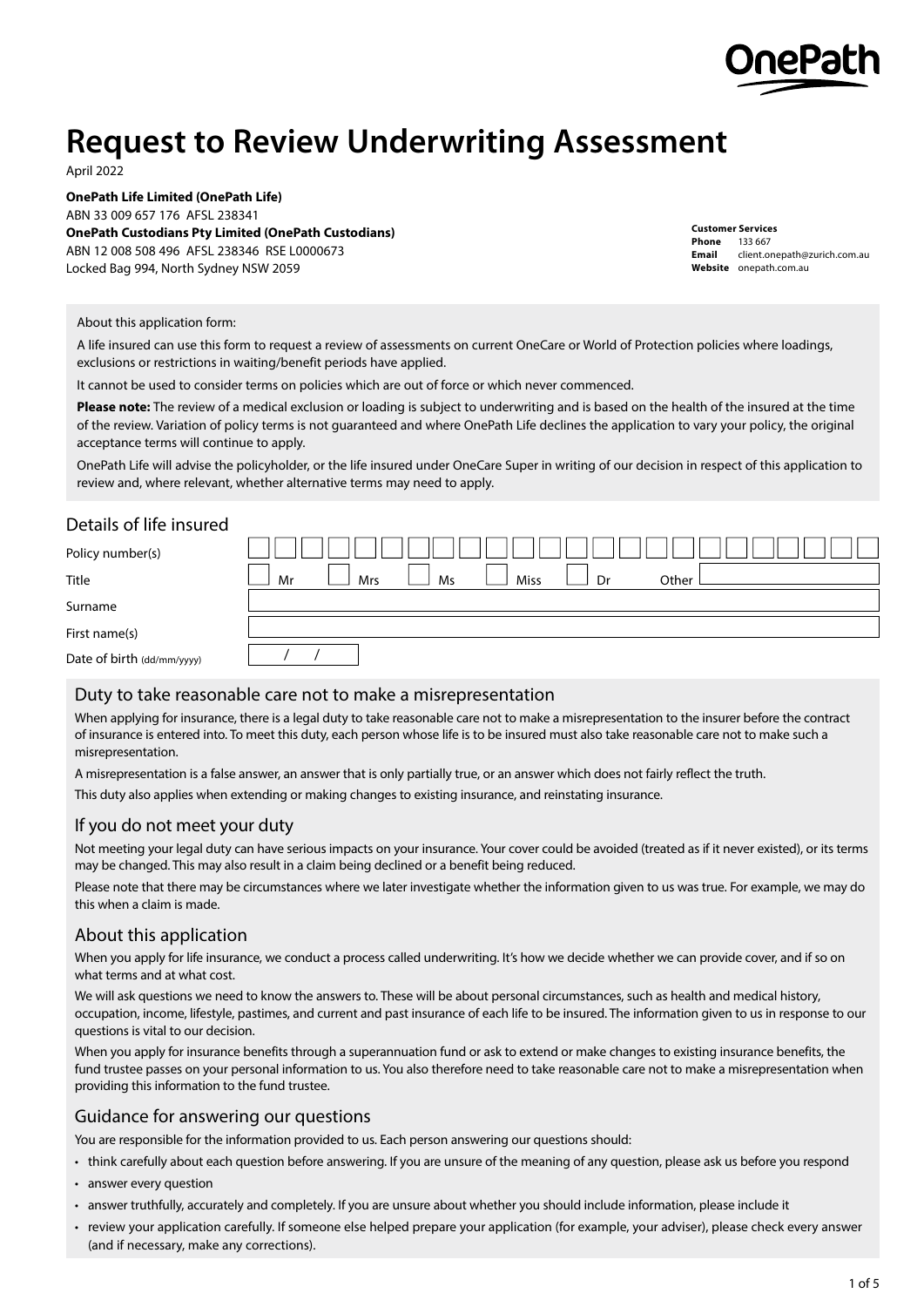# Changes before your cover starts

Before your cover starts, please tell us about any changes that mean you and each person who answered our questions would now answer differently. It could save time if you let us know about any changes as and when they happen. This is because any changes might require further assessment or investigation.

# Notifying the insurer

If, after the cover starts, you think you may not have met your duty, please contact us immediately and we'll let you know whether it has any impact on the cover.

#### Telephone contact

After you submit your application, we may contact you by phone to collect any information missing from your application. The information you provide will be recorded and used in the assessment of your application for insurance cover. The need for you to take reasonable care not to make a misrepresentation to the insurer before the contract of insurance is entered into also applies during any phone contact with us.

# If you need help

It's important that you and every person answering our questions understands this information and the questions we ask. Ask us or your adviser for help if you have difficulty answering our questions or understanding the application process.

If you're having difficulty due to a disability, understanding English or for any other reason, we're here to help and can provide additional support for anyone who might need it. You can have a support person you trust with you.

#### What can we do if the duty is not met?

If a person who answers our questions does not take reasonable care not to make a misrepresentation, there are different remedies that may be available to us. These are set out in the Insurance Contracts Act 1984 (Cth). They are intended to put us in the position we would have been in if the duty had been met.

For example we may do one of the following:

- avoid the cover (treat it as if it never existed)
- vary the amount of the cover
- vary the terms of the cover.

**Exclusion**

Whether we can exercise one of these remedies depends on a number of factors, including all of the following:

- whether the person who answered our questions took reasonable care not to make a misrepresentation. This depends on all of the relevant circumstances. This includes how clear and specific our questions were and how clear the information we provided on the duty was
- what we would have done if the duty had been met for example, whether we would have offered cover, and if so, on what terms
- whether the misrepresentation was fraudulent
- in some cases, how long it has been since the cover started.

Before we exercise any of these remedies, we will explain our reasons, how to respond and provide further information, and what you can do if you disagree.

# Please indicate the underwriting assessment to which the review relates:

| Medical*                                        |                  |                                                                                                                                 |  |  |  |
|-------------------------------------------------|------------------|---------------------------------------------------------------------------------------------------------------------------------|--|--|--|
|                                                 | <b>Loading</b>   | Go to:<br>• Supplementary Personal Statement (overleaf)                                                                         |  |  |  |
|                                                 | <b>Exclusion</b> | Go to:<br>• Supplementary Personal Statement (overleaf); and<br>• Illustrator to complete the relevant medical questionnaire(s) |  |  |  |
| <b>Non-Medical (Occupation or Pastime only)</b> |                  |                                                                                                                                 |  |  |  |

#### **Loading or Please provide:**

• Letter from life insured confirming that they have not participated in the hazardous occupation or pastime for the past 12 months and have no intention of doing so in the future

| <b>Travel/Residency</b>               |                                                                                                                                                                                                                                                                          |
|---------------------------------------|--------------------------------------------------------------------------------------------------------------------------------------------------------------------------------------------------------------------------------------------------------------------------|
| <b>Loading or</b><br><b>Exclusion</b> | For a permanent resident of Australia at the time of policy commencement<br><b>Please provide:</b>                                                                                                                                                                       |
|                                       | • Letter from life insured confirming that they have returned to Australia and have no intention of future overseas<br>travel                                                                                                                                            |
|                                       | ΟR<br>For a non-permanent resident of Australia at the time of policy commencement<br><b>Please provide:</b><br>• Letter from life insured confirming they now have permanent residency status in Australia; and<br>• Proof of life insured's permanent residency status |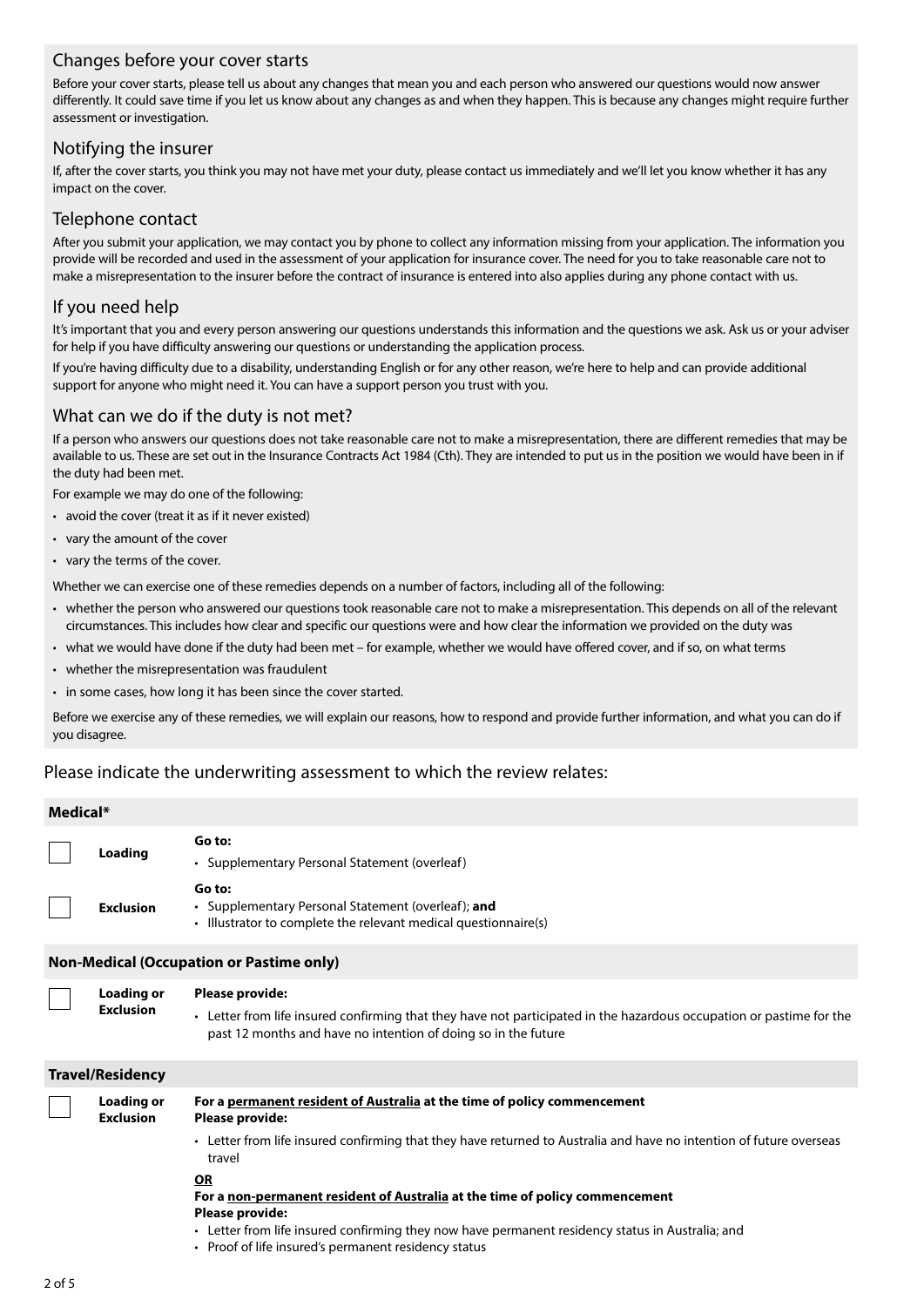|                |                                             |                        | Other (Review of benefit period, waiting period etc.)                                                                                                                                                                                                                |                              |                       |          |     |    |
|----------------|---------------------------------------------|------------------------|----------------------------------------------------------------------------------------------------------------------------------------------------------------------------------------------------------------------------------------------------------------------|------------------------------|-----------------------|----------|-----|----|
|                | <b>Review of</b>                            |                        | Where due to medical history*:                                                                                                                                                                                                                                       |                              |                       |          |     |    |
|                | (please<br>specify)                         | Go to:<br>OR           | • Supplementary Personal Statement (overleaf)                                                                                                                                                                                                                        |                              |                       |          |     |    |
|                |                                             | <b>Please provide:</b> | Where due to occupation or pastime:                                                                                                                                                                                                                                  |                              |                       |          |     |    |
|                |                                             |                        | • Letter from life insured confirming that they have not participated in the hazardous occupation or pastime for the<br>past 12 months and have no intention of doing so in the future.                                                                              |                              |                       |          |     |    |
|                |                                             |                        | * In addition, medical evidence relevant to the risk being reviewed or for conditions that have become apparent since policy commencement may be necessary.                                                                                                          |                              |                       |          |     |    |
|                |                                             |                        | Supplementary Personal Statement (To be completed by the life insured)                                                                                                                                                                                               |                              |                       |          |     |    |
|                | Please answer the following questions       |                        |                                                                                                                                                                                                                                                                      |                              |                       |          |     |    |
|                | 1. What is your current height?             |                        | cm                                                                                                                                                                                                                                                                   | What is your current weight? |                       | kg       |     |    |
|                |                                             |                        | Since the start date of your Current Policy have you had any of the following?                                                                                                                                                                                       |                              |                       |          |     |    |
|                |                                             |                        |                                                                                                                                                                                                                                                                      |                              |                       |          | Yes | No |
|                |                                             |                        | 3. Consulted or received medical advice from any doctor, undergone any medical examination, tests or treatment,                                                                                                                                                      |                              |                       |          | Yes | No |
|                |                                             |                        |                                                                                                                                                                                                                                                                      |                              |                       |          | Yes | No |
|                |                                             |                        | 5. A change, or intention to change your occupation, duties performed, working hours, employment situation,                                                                                                                                                          |                              |                       |          |     |    |
|                |                                             |                        |                                                                                                                                                                                                                                                                      |                              |                       |          | Yes | No |
|                |                                             |                        |                                                                                                                                                                                                                                                                      |                              |                       |          | Yes | No |
|                |                                             |                        |                                                                                                                                                                                                                                                                      |                              |                       |          | Yes | No |
|                |                                             |                        |                                                                                                                                                                                                                                                                      |                              |                       |          | Yes | No |
|                |                                             |                        | Give details of all yes answers to Questions $2 - 8$ and if medical in nature, please include the dates, names and addresses<br>of any doctors consulted, details of treatment and outcome. Please also include details of your usual doctor or medical centre here. |                              |                       |          |     |    |
|                | Usual doctor or medical centre details      |                        |                                                                                                                                                                                                                                                                      |                              |                       |          |     |    |
|                | Name of regular doctor                      |                        |                                                                                                                                                                                                                                                                      |                              |                       |          |     |    |
| Phone          |                                             |                        |                                                                                                                                                                                                                                                                      |                              |                       |          |     |    |
| <b>Address</b> |                                             |                        |                                                                                                                                                                                                                                                                      |                              |                       |          |     |    |
| Suburb         |                                             |                        |                                                                                                                                                                                                                                                                      |                              | State                 | Postcode |     |    |
|                |                                             |                        |                                                                                                                                                                                                                                                                      |                              |                       | mths     |     |    |
|                |                                             |                        |                                                                                                                                                                                                                                                                      |                              |                       |          |     |    |
|                | Reason for and outcome of last consultation |                        |                                                                                                                                                                                                                                                                      |                              |                       |          |     |    |
|                |                                             |                        |                                                                                                                                                                                                                                                                      |                              |                       |          |     |    |
|                |                                             |                        |                                                                                                                                                                                                                                                                      |                              |                       |          |     |    |
|                |                                             |                        |                                                                                                                                                                                                                                                                      |                              |                       |          |     |    |
|                |                                             |                        | 9. Have any first-degree relatives (i.e. father, mother, brother or sister only) been diagnosed with any form of hereditary<br>or familial illness, including (but not limited to) breast or bowel cancer, Huntington's disease, multiple sclerosis,                 |                              |                       |          | Yes | No |
|                |                                             |                        | For a yes answer to Question 9, please give details of the relative(s), the condition(s) and the age of the relative at diagnosis.<br>When giving details below, please ensure that you indicate the relevant question number(s)                                     |                              |                       |          |     |    |
|                | <b>Question Number</b>                      | Answer                 |                                                                                                                                                                                                                                                                      |                              |                       |          |     |    |
|                |                                             |                        |                                                                                                                                                                                                                                                                      |                              |                       |          |     |    |
|                |                                             |                        |                                                                                                                                                                                                                                                                      |                              |                       |          |     |    |
|                |                                             |                        |                                                                                                                                                                                                                                                                      |                              |                       |          |     |    |
|                |                                             |                        |                                                                                                                                                                                                                                                                      |                              |                       |          |     |    |
|                |                                             |                        |                                                                                                                                                                                                                                                                      |                              |                       |          |     |    |
|                | <b>Contact Information</b>                  |                        |                                                                                                                                                                                                                                                                      |                              |                       |          |     |    |
|                |                                             |                        | If required, OnePath Life or an authorised service representative may contact you to assist with the assessment of your application.                                                                                                                                 |                              |                       |          |     |    |
|                |                                             |                        | Please specify the best contact times (Monday to Friday between 8am and 6pm, Sydney time) and telephone contact number.                                                                                                                                              |                              |                       |          |     |    |
|                | Best day(s) and time(s)                     |                        |                                                                                                                                                                                                                                                                      |                              | Best telephone number |          |     |    |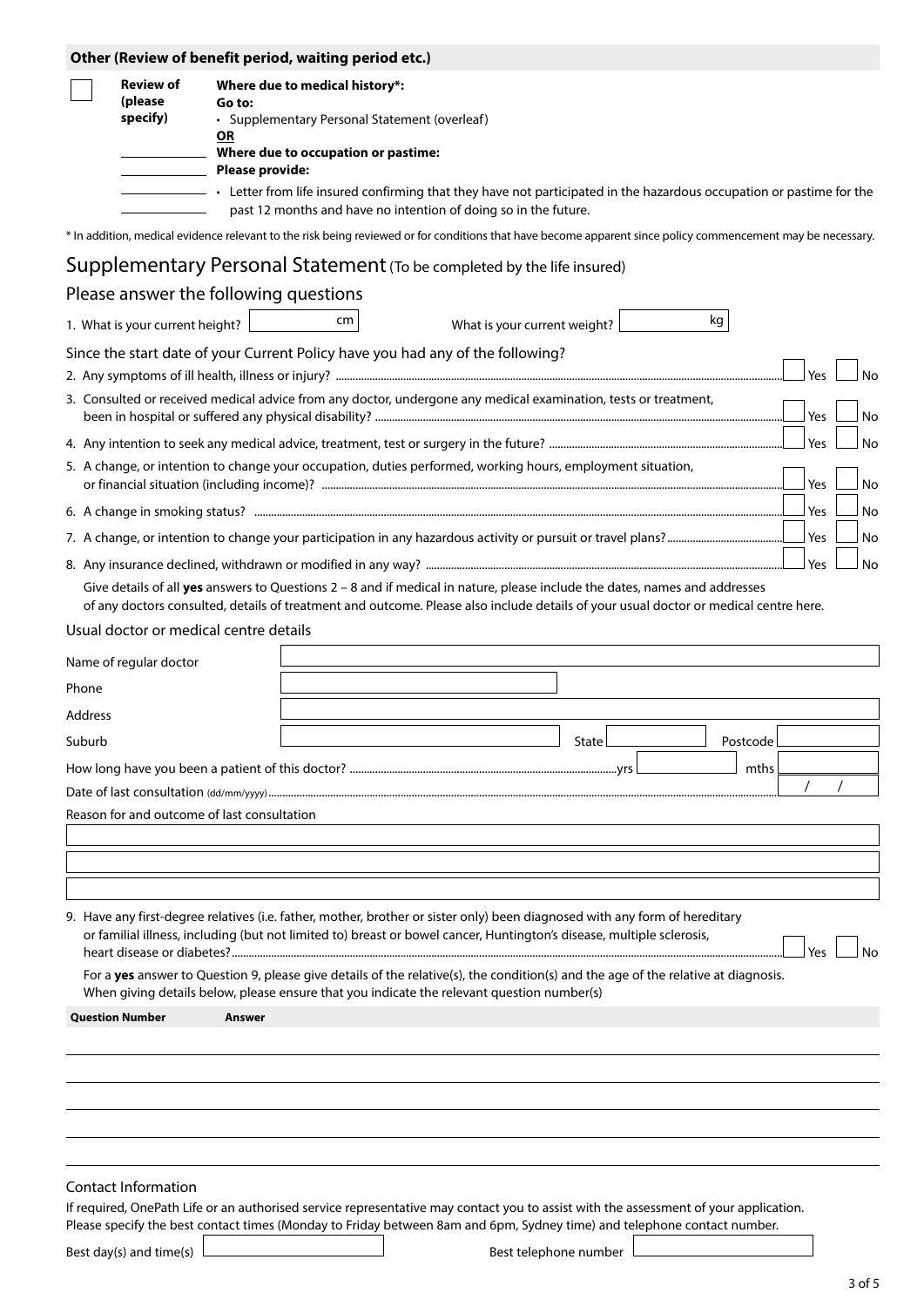# Doctor's authorisation

#### **Notes on releasing information about your health**

Your health information includes details about all your interactions with health providers, and may include details such as your symptoms, treatment, consultations, personal medical history and lifestyle. Health providers cannot release this information about you without your consent.

We, OnePath Life Limited ABN 33 009 657 176 (OnePath Life), collect and use your health information to assess your application for cover, to assess and manage your claim, or to confirm the information you gave us when you applied for cover or made a claim. This is why we need your consent.

Each time you apply for cover or make a claim, we will ask you for a fresh consent. We will respect your privacy by only asking for the information we reasonably need, and we will tell you each time we use your consent.

Please read each Authority carefully and the explanatory notes below.

**Authority 1 explanatory notes** – through this Authority, with the exception of a copy of the consultation notes held by your General Practitioner/Practice, you are consenting to any health provider releasing any health information about you in the form we ask for. This may involve, for example:

- preparing a general report and/or a report about a specific condition;
- accessing and releasing your records in SafeScript;
- releasing your hospital patient notes;
- releasing the results of any investigations they have done; and/or
- releasing correspondence with other health providers.

**Authority 2 explanatory notes** – through this Authority, you are consenting to any General Practitioner/Practice you have attended releasing a copy of your full record, including consultation notes, but only if we have asked them to provide a general report and/or a report about a specific condition under Authority 1, and either:

- they will be unable to, or did not, provide the report within 4 weeks; or
- the report provided is incomplete, or contains inconsistencies or inaccuracies.

Your General Practitioner maintains consultation notes to support quality care, your wellbeing and to meet legal and professional requirements. General Practitioners/Practices should only release a copy of your full record, including consultation notes, for life insurance purposes in the rare circumstances set out above.

If you choose to withhold your consent to this authority, we may not be able to process your application for cover or a claim.

| Authority 1 - to release any of my health information except the                       | Authority 2 - to release a copy of the full record, including consultation      |  |  |  |
|----------------------------------------------------------------------------------------|---------------------------------------------------------------------------------|--|--|--|
| consultation notes held by my General Practitioner/Practice                            | notes, held by my General Practitioner/Practice in specified circumstances      |  |  |  |
| With the exception of consultation notes held by any General Practitioner/             | I authorise any General Practitioner/Practice I have attended to release a copy |  |  |  |
| Practice I have attended, I authorise any health provider, practitioner, practice,     | of my full record, including consultation notes, to OnePath Life, or to third   |  |  |  |
| psychologist, dentist, allied health services provider or any hospital to access       | parties they engage, only if OnePath Life has asked them for a report on my     |  |  |  |
| and release, in writing or verbally, any details of my health information to           | health and either:                                                              |  |  |  |
| OnePath Life, or to third parties they engage.                                         | • the General Practitioner/Practice will be unable to, or did not, provide the  |  |  |  |
| I agree to all the following:                                                          | report within four weeks; or                                                    |  |  |  |
| • My health information can be released in the form OnePath Life asks for,             | • the report is incomplete, or contains inconsistencies or inaccuracies.        |  |  |  |
| such as a general report, a report about a specific condition, my records in           | I agree to all the following:                                                   |  |  |  |
| SafeScript, any hospital notes, or correspondence between health providers.            | • OnePath Life can collect, use, store and disclose my personal information     |  |  |  |
| • OnePath Life can collect, use, store and disclose my personal information            | (including sensitive information) in accordance with privacy laws and           |  |  |  |
| (including sensitive information) in accordance with privacy laws and                  | Australian Privacy Principles.                                                  |  |  |  |
| Australian Privacy Principles.                                                         | • This Authority is valid only while OnePath Life is assessing my claim or      |  |  |  |
| • This Authority is valid only while OnePath Life is assessing my claim or application | application for cover, or is verifying disclosures I made in connection with    |  |  |  |
| for cover, or is verifying disclosures I made in connection with the cover.            | the cover.                                                                      |  |  |  |
| • A copy or transcript of this Authority will be valid and effective, and this         | • A copy or transcript of this Authority will be valid and effective, and this  |  |  |  |
| Authority should be accepted as valid and effective where I have signed                | Authority should be accepted as valid and effective where I have signed         |  |  |  |
| electronically or consented verbally.                                                  | electronically or consented verbally.                                           |  |  |  |
| Name<br>Х<br>Signature<br>Date (dd/mm/yyyy)                                            | Name<br>Signature<br>Date (dd/mm/yyyy)                                          |  |  |  |